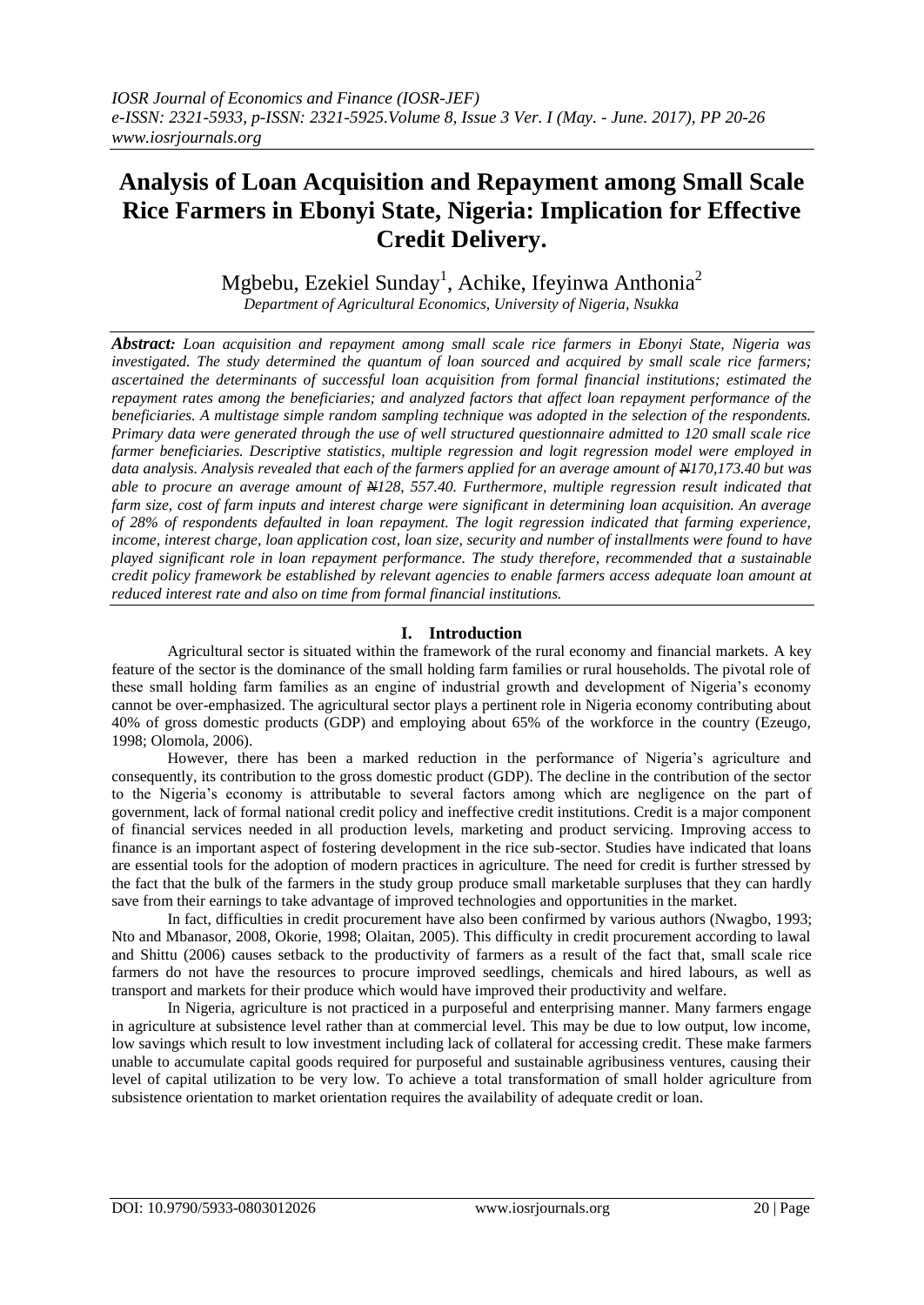## **Problem Statement**

Preliminary observation shows that most innovations in agriculture inevitably increase the capital requirements of farmers. Improving access to finance is an important aspect of fostering development in rice sub-sector. Relevant literatures have confirmed that agriculture in Nigeria and many developing countries is constrained by lack of credit.

According to Ogah, et al, (2015), Credit accessibility and utilization is influenced by farmers' socioeconomic characteristics, the challenges of covering long distance to the bank, insistence on provision of collateral, inadequate credit granted, unwillingness of bank in granting agricultural credit, high rate of interest charged by private money lenders, delay and difficulty in communication with bank officials in acquiring credit. Farmers, especially small holder farmers are faced with different problems among which is the inadequate or restricted access to capital and limited access to credit facilities. Adegbite, Momoh and Alade (2007) noted that credit is required to break the vicious cycle of low productivity. Therefore, farm credit remains one of the major means of improving farm capital investment.

Without credit, most small scale rice farmers have little chance of substantially increasing their production. This brings to the fore, the importance of poverty among the farming population as a factor in an organization of agricultural credit. Often this factor is not fully acknowledged. Poverty is of direct significance because technological improvement must often be adopted with more capital investments, and when incomes are low, such risks appear to be great. The relatively low level of farm income has restricted the operations of the small scale rice formers to small enterprises. This establishes the vicious cycle whereby farmers always remain small producers and relatively poor. The small holder rice farmers in Ebonyi State have moderate resources for their activities irrespective of her position as one of the rice producing states in Nigeria and therefore need production credit from formal financial institutions to break the vicious cycle of low income and poverty. This therefore, underscores the need for more realistic and determined efforts to modernize the rice sub-sector through extension of easy credit facilities to the farmers in this study group. Consequently, lead to the transformation of their smallholdings to modern commercial concerns with increased capacity of the farmer beneficiaries to enhance their repayment performance.

# **II. Objectives Of The Study**

The broad objective of this study was to empirically analyze loan acquisition and repayment among small scale rice farmers in Ebonyi State, Nigeria. Specifically, the study sought to:

- i. determine the amount of loan sourced and acquired from various formal lending agencies;
- ii. ascertain the determinants of loan acquisition from formal financial institutions by small scale rice farmers;
- iii. estimate the repayment performance among beneficiaries; and
- iv. analyze factors that affect loan repayment performance of the beneficiaries;

# **Empirical Literature Review**

A number of factors explain why small scale farmers' access to credit is sometimes limited. Ukoha et al (2011) remarked that farmers' demand for credit is governed by socio-economic and environmental factors. These factors, they defined as the subsistence nature of production, land tenure problems, technological stagnation, and lack of restructured market outlets, social organizations, attitude and values.

However, Ike and Abojei (2009) found that the volume of credit or degree of indebtedness depended upon the age, sex, crop hectrage, farm size, farmers' income, input cost, production pattern and form of land tenure. Hussien (2007) indicated that farm households are more likely to prefer the informal sector to the formal sector with respect to flexibility in rescheduling loan repayments in times of unexpected income shocks. Doan *et al* (2010) found that the likelihood of credit constraints increases with distance to the nearest banks, which suggests that supply-side interventions could help in overcoming credit constraints. Okurut (2001) also found that the location of the financial service providers and their conditions greatly influence the probability of access. Komicha (2007) found that farm households are discouraged to borrow from the credit sector if it is located farther away. This is due to the monetary costs of transaction incurred, especially transportation cost, which increase with lender-borrower distance and in turn raises the effective cost of borrowing at otherwise relatively lower interest rate in the sector.

Amjad and Hasnu (2007) found the tenure status, family labor, literacy status, off-farm income, value of non-fixed assets and infrastructure quality to be the most important variables in determining access to formal credit. They also found that the total operated area, family labor, literacy status and off-farm income are significantly related to the determination of credit status of smallholder farmers from informal sources. Land tenure status was found to be the single most important variable determining credit status.

On the other hand, Oboh and Ekpebu (2010) found that farmer's age, educational level, farm size and household size, length of loan delay and visitation by bank officials significantly affected the rate of credit allocation to farmers. Duy (2011, 2012) in a study in Vietnam, found that access to credit was positively related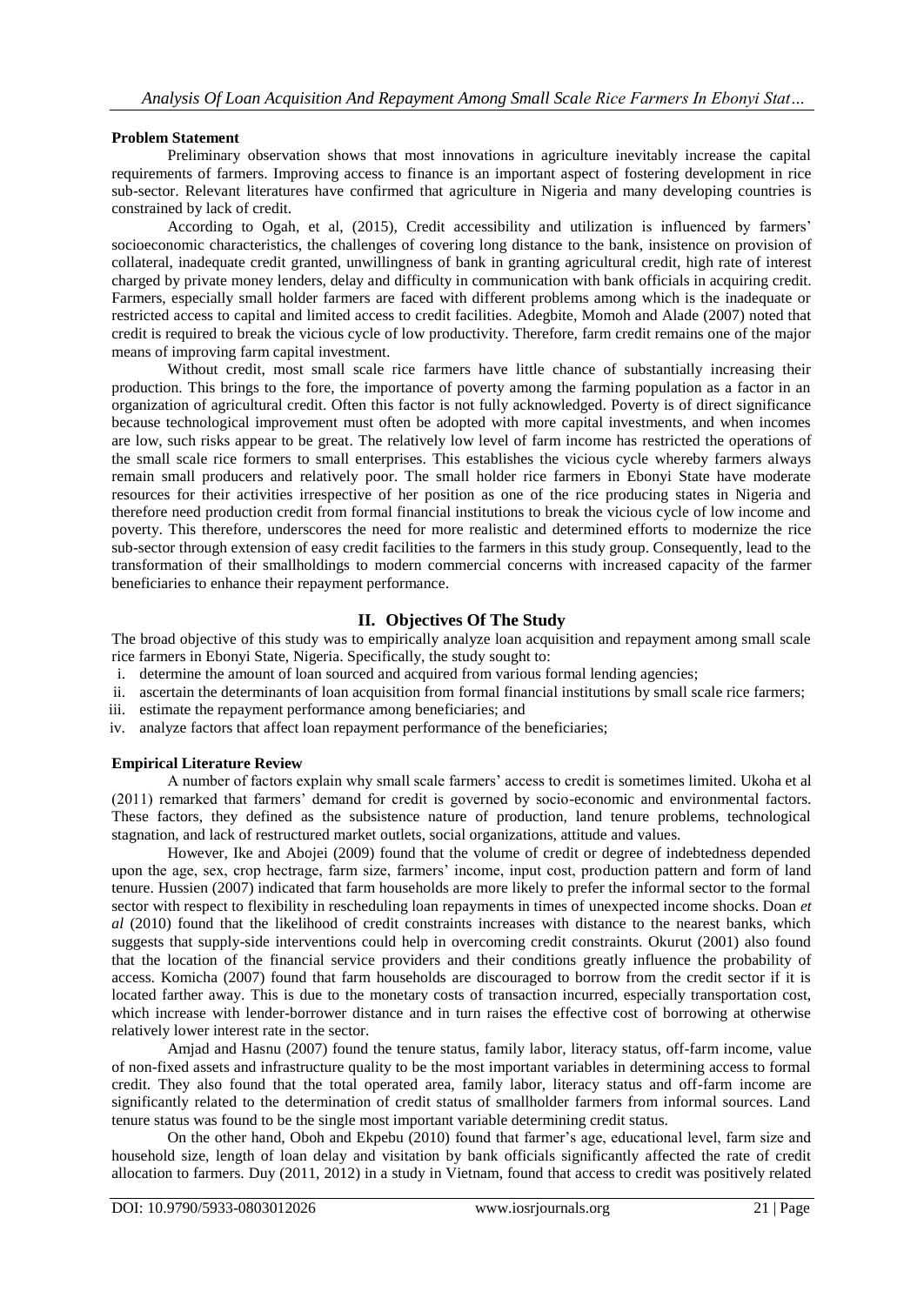to a larger family with relatively more dependants and that households with larger landholding had a higher probability of borrowing. The study also found that personal characteristics such as level of education, marital status and involvement in village work were important factors. Higher educated household heads, and those involved in village work borrowed larger sums. Abdalla and Ebiadalla (2012) found that access of farmer to the formal credit institution is positively influenced by family size, experience of the household head in credit use, ownership of adequate collateral, and participation of the household head in training/extension activities. They also found that age of household head, distance travelled by farmer to the lending institution and farm size influence credit access.

Meanwhile, empirical work by Arene (1993) revealed income, farm size, age of farmers, farming experience and level of education of farmers contributed positively to the credit worthiness of farmers. Oladeebo and Oladeebo (2008) examined the determinants of loan repayment among smallholder farmers in Ogbomoso Agricultural Zone, Nigeria. Results from multiple regression analysis showed that amount of loan obtained by farmers, years of farming experience with credit and level of education were major factors that positively and significantly influenced loan repayment. Eze and Ibekwe (2007) examined the determinants of loan repayment under the indigenous financial system in Southeast Nigeria. Empirical results from multiple regression analysis revealed amount of loan received, age of beneficiary, household size, years of formal education and occupation as important predictors of loan repayment under the system.

Mashatola and Darroch (2003) analyzed the factors affecting the loan status and repayment scheme of sugarcane farmers who received graduated mortgage loan in Kwazulu-Natal, South Africa. Results identified farm size (proxied by annual gross turnover), access to off-farm income, and average annual gross turnover relative to loan size as criteria in selecting potential farmers for such scheme as they provided additional liquidity to fund future operations and debt repayment.

Okorie (1986) examined the major determinants of agricultural smallholder loan repayment in Ondo State, Nigeria. Results identified the nature and timeliness of loan disbursement, the number of supervisory visits by credit officers, profitability of the enterprise on which the loan funds were invested as significant factors that stimulate loan repayment. Kohansal and Mansoori (2009) investigated the factors affecting loan repayment performance of farmers in Khorasan- Razavi Province of Iran. Results from a logistic model showed that loan interest rate was the most important factor affecting repayment of agricultural loans. Farming experience, and total application cost were the next factors respectively.

Bassem (2008) examined the factors vulnerable to affect the repayment performance of group lending in Tunisia. Empirical results from a logistic regression estimation showed that the repayment is influenced positively by the internal rules of conduct, the same business, and the knowledge of the other members of the group before its formation, the peer pressure, the self-selection, the sex, the education and the non financial services. However, the homogeneity, and the marital status had a negative influence on repayment.

# **III. Methodology**

Ebonyi State is the study area. Ebonyi state is located in the South East geographical zone of Nigeria. The state was created on 1<sup>st</sup> October, 1996 out of the former Abia and Enugu States. Ebonyi State has an estimated land area of about  $5,935 \text{km}^2$  and a population of 2.17m people (NPC, 2006). The state lies approximately between latitudes  $7^030^1$ N of the equator and longitudes  $5^040^1$  and  $6^045^1$ E of the Greenwich Meridian. The climate of the state follows tropical pattern with long wet season commencing from April and ending in October then followed by dry season from November to March. The mean annual temperature is about 80<sup>0</sup>F and the mean annual rainfall varies between 1700mm to 2500mm (Eze and Idike, 1997). Politically, the state is delineated into thirteen (13) local government areas with three (3) agricultural zones.

## **Sampling Procedure**

**Study Area**

The sampling frame for the study included all the small scale rice farmers that benefited from agricultural credit from three formal lending agencies from 2010-2014. A multistage simple random sampling technique was adopted to select respondents for the study.

## **Data Collection**

Data required for this study were collected mainly from primary sources. Data collected from amount of loan sourced and obtained from different formal lending agencies such as Microfinance Bank (MFB), Bank of Agriculture (BOA) and Commercial Bank (CB). Also included were factors that influence farmers demand for credit and factors that constrain farmers access to credit such as security, farming experience etc. Data were also collected from financial lending agencies on the repayment performance of the farmers and other information to incorporate into identified factor perceived by farmers to gain broad knowledge of the factors that influence loan acquisition and repayment.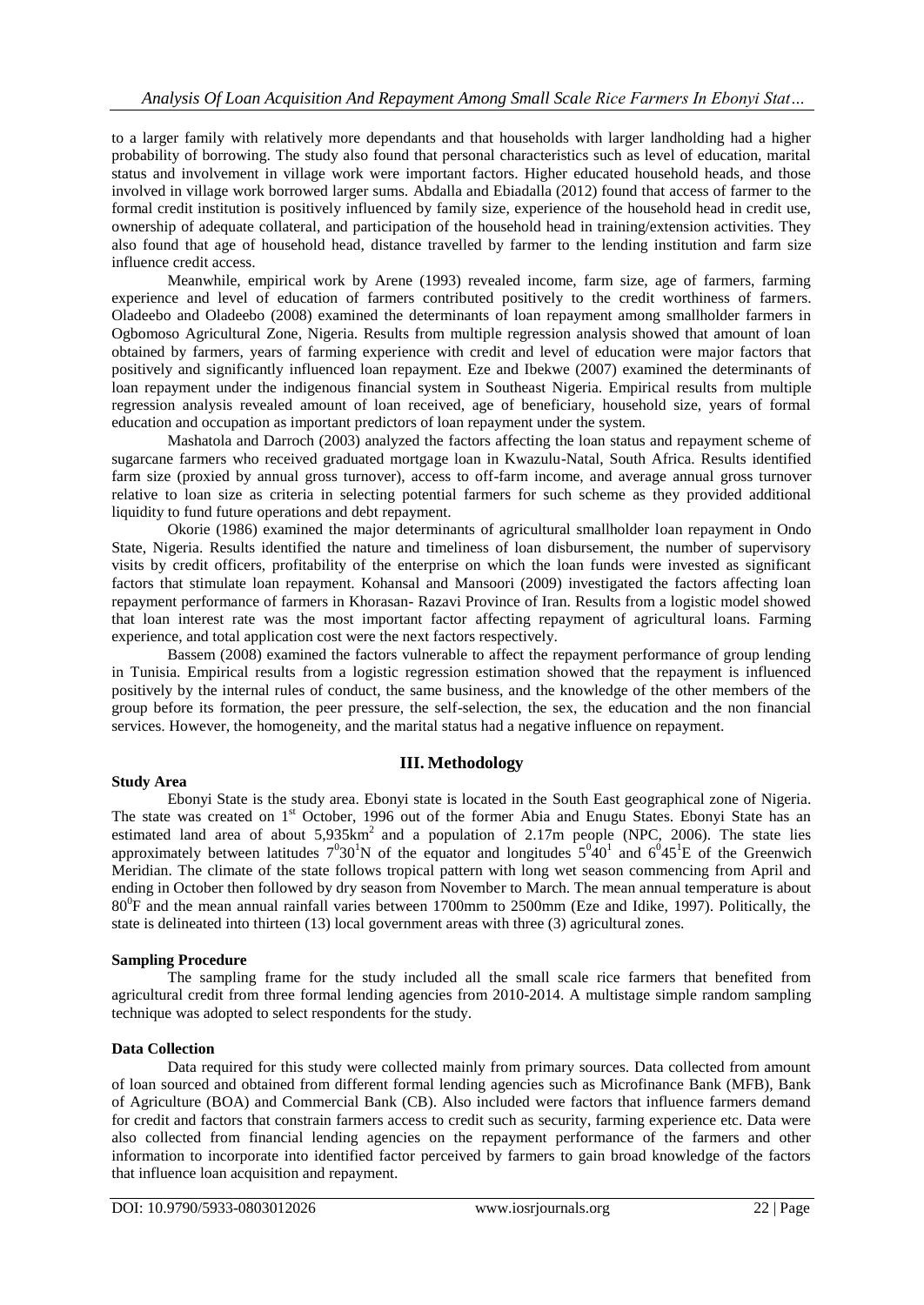# **Data Analysis**

Descriptive and inferential statistics were used accordingly for the analysis of the data collected. Objective i was realized using descriptive statistics like frequency, percentage etc. Objective ii was realized using multiple regression. Objective iii was realized using proportional percentage and objective iv was realized using logit regression model.

# **Model Specification**

Multiple Regression Model:  $Y = f(X_1, X_2, X_3, X_4, X_5, X_6, X_7, X_8, X_9) + e_1$ Where  $Y =$  Amount of loan acquired (#)  $X_1$  =Farm size (Ha)  $X_2$  = Cost of farm inputs (#)  $X_3$  = Farmers' income (#)  $X_4$  = Farmers' age (years)  $X_5$  = Use of improved technology ( dummy)  $X_6$  = Interest charge (#)  $X_7$  = Educational level (years)  $X_8$  = Transaction cost (#)  $X_9$  = Farming experience ( years )  $e_i$  = error term.

## **IV. Results And Discussion**

**Table 4.1** Percentage Distribution of Quantum (Amount Sourced) of Loan, Number of Beneficiaries and Average Loan per Beneficiary from Formal Lending Agencies.

| Loan Sources                 | Loan Volume (N) | of<br>Number         | Loan<br>per<br>Av. | Total<br>Percentage<br>of |
|------------------------------|-----------------|----------------------|--------------------|---------------------------|
|                              |                 | <b>Beneficiaries</b> | Beneficiary (N)    | Loan Vol. $(\%)$          |
| Microfinance Bank (MFB)      | 7.956.765.67    | 40                   | 198.919.14         | 38                        |
| Bank of Agriculture (BOA)    | 9.548.970.50    | 56                   | 170.517.33         | 46                        |
| Commercial Bank (CB          | 3.394.263.80    | 24                   | 141,427.66         | 16                        |
| Total                        | 20.900.000.00   | 120                  | 170.173.40         | 100                       |
| ----<br>$\sim$ $\sim$ $\sim$ |                 |                      |                    |                           |

Source: Field Survey, 2015.

Table 4.6 shows that 33% of the respondents sourced an average amount of # 198,919.14 from Microfinance Bank, 47% of them sourced on average a sum of # 170,517.33 from Bank of Agriculture while the remaining 20% of the respondents sourced on average a sum of #141,427.66 from Commercial Bank. Therefore, each of the respondents sourced on average a total amount of #170,173.40 from various formal lending agencies.

## **Quantum of Loan Acquired**

**Table 4.2** Percentage Distribution of the Amount of Loan (Acquired) or Procured, Number of Beneficiaries and Average Loan per Beneficiary form Formal Lending Agencies.

| Loan Sources              | Amount of loan Acquired | Number<br>οf         | Loan<br>per<br>Av. | Total<br>Percentage of |
|---------------------------|-------------------------|----------------------|--------------------|------------------------|
|                           | or Procured             | <b>Beneficiaries</b> | Beneficiary (N)    | Loan Vol. $(\%)$       |
| Microfinance Bank (MFB)   | 5.725.125.70            | 40                   | 143.128.14         | 37                     |
| Bank of Agriculture (BOA) | 7.225.430.50            | 56                   | 129,025.55         | 46                     |
| Commercial Bank (CB)      | 2.724.443.80            | 24                   | 113,518.50         |                        |
| Total                     | 15.675,000.00           | 120                  | 128,557.40         | 100                    |

**Source: Field survey, 2015.**

Table 4.7 show that 33% of the respondents acquired or procured on average a sum of N143,128.14 from Microfinance Bank, 47% of the respondents procured on average a sum of  $\text{H}129,025.55$  from Bank of Agriculture while the remaining 20% of them procured on average a sum of  $\frac{1}{2}$  113,518.50 from Commercial Bank. A total average amount of  $\frac{128}{557.40}$  was successfully procured by each of the respondents from various formal lending agencies. This implies that each of the respondents was able to procure on average 75% only of the total amount sourced from these formal lending agencies.

# **Determinants of Successful Loan Acquisition from Formal Financial Institutions**

Various formal lending agencies consider different factors before disbursing loan to beneficiaries. All these factors were anchored on the principle of averting the risk of losing their worth to loan defaulters. As such, variables obtained from various lending institutions were incorporated into other factors perceived by the farmers. A multiple regression model was used to analyze variables in relation to loan acquisition from formal lending agencies.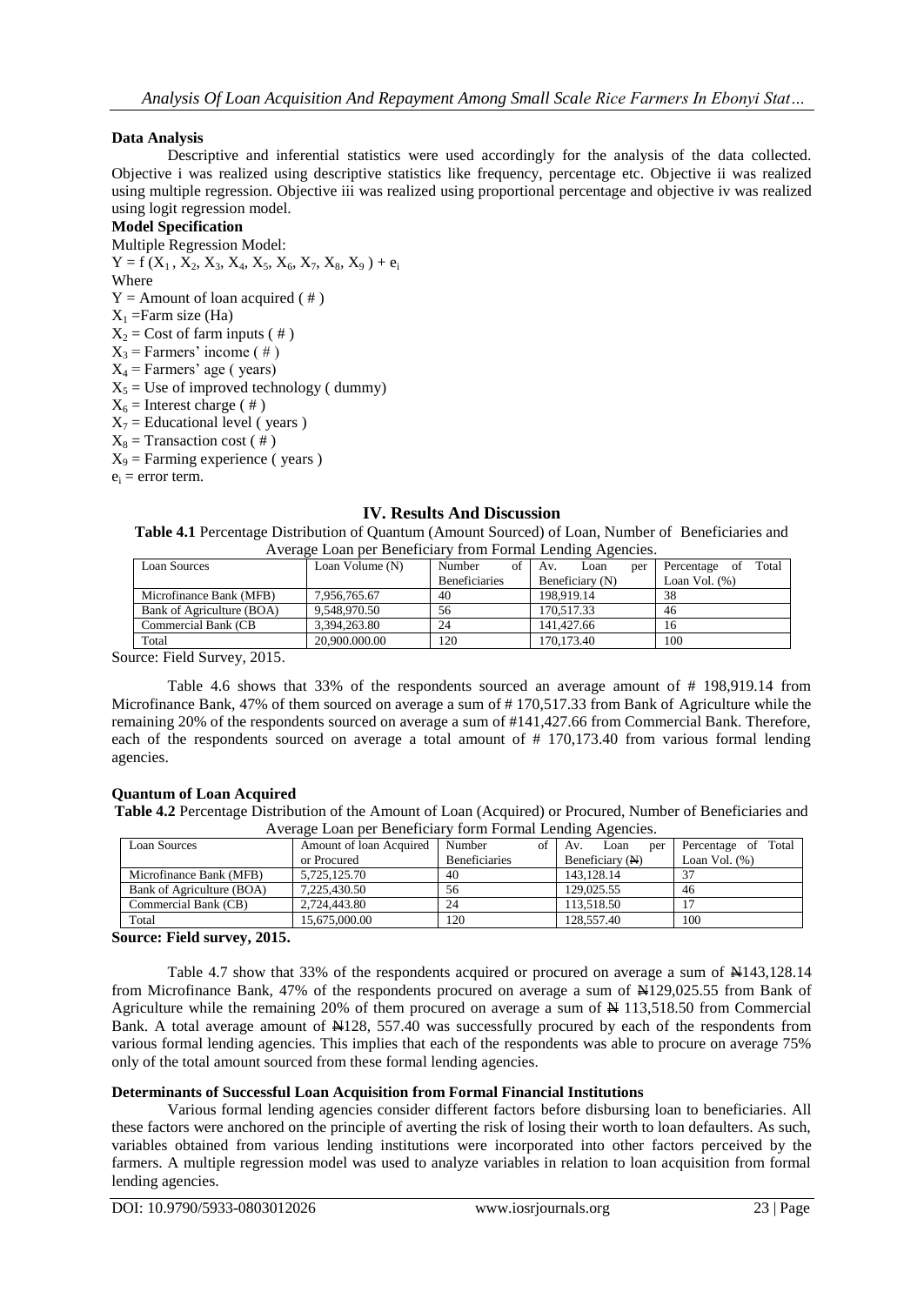| Variable                 | <b>Coefficient</b> | Std error  | t-value   |  |
|--------------------------|--------------------|------------|-----------|--|
| Constant                 | -1414398.494       | 113621.516 | $-12.448$ |  |
| Farm size                | 21448.293          | 10216.096  | $2.099**$ |  |
| Cost of farm inputs      | 68293.723          | 15945.894  | $4.283**$ |  |
| Farmers' income          | $-966.558$         | 15449.589  | $-.063$   |  |
| Farmer's age             | $-11442.623$       | 24054.743  | $-.476$   |  |
| Use of improved tech.    | 422.603            | 964.120    | 0.438     |  |
| Interest charge          | -78011.874         | 12317.573  | $-6.333*$ |  |
| <b>Educational level</b> | 2824.252           | 8561.018   | .330      |  |
| <b>Transaction cost</b>  | $-2485.906$        | 3201.075   | $-.777$   |  |
| Farming experience       | 10538.007          | 9561.378   | 1.102     |  |
| $R^2$                    | 0.814              |            |           |  |

**Table 4.3** Result of Multiple Regression Analysis on Determinants of Loan Acquisition from Formal Financial  $U_S$  Small Scale B

|                            |                 | $\mathbb{R}^2$          |  |  |
|----------------------------|-----------------|-------------------------|--|--|
| Adjusted $R^2$             |                 | 0.800                   |  |  |
| F-ratio                    |                 | 60.541                  |  |  |
| $\ast$                     | =               | 1% level of significant |  |  |
| $**$                       | $\qquad \qquad$ | 5% level of significant |  |  |
| Source: Field Survey, 2015 |                 |                         |  |  |

Form the table, the  $R^2$  of 0.80 shows that 80 % of the variation of the dependent variable (amount of loan acquired) is explained by the variables included in the model. The study shows that farm size and cost of inputs were both positive and significant. This implies that the greater the quantity of these variables, the higher the amount of loan the farmer will be willing to acquire from lending agencies. This study is consistent with the findings of Ukoha et al (2011) who found these variables to be positive. However, interest charge was negative and significant at 1%. This indicates that the variable has inverse relationship with amount of loan acquired; implying that increase in the interest charge on loan will lead to the decrease in the amount of loan acquired. This study confirms the findings of Mba (2009).

## **Repayment Rate Among Rice Farmers Beneficiaries**

**Table 4.4** Determination of the Repayment Rate by the Beneficiaries from the Formal Lending Agencies.

| Agencies<br>Lending<br>(Sources) | Amount<br>Acquired | Interest<br>Payment | Total<br>Amount<br>Repayable | Amount<br>Repaid $(A)$ | Outstanding<br>Balance | $\sigma$ $\sigma$<br>Repayment<br>Rate $(\%)$ | Default<br>Rate $(\%)$ |
|----------------------------------|--------------------|---------------------|------------------------------|------------------------|------------------------|-----------------------------------------------|------------------------|
|                                  | (H)                | (N)                 | (A)                          |                        |                        |                                               |                        |
| Microfinance bank                | 5.725125.70        | 2,790,998.80        | 8,516,124.50                 | 6,387,093.3            | 2.129.031.12           | 75                                            | 25                     |
| Bank of agriculture              | 7.225430.50        | 3.522397.39         | 10.747.827.89                | 7.845.914.3            | 2.901.913.53           | 73                                            | 27                     |
| Commercial bank                  | 2.724443.80        | 1.428166.38         | 4,052,610.18                 | 2,796,301.0            | 1,256,309.16           | 69                                            | 31                     |
| Total                            | 15.675000.00       | 7.641562.57         | 23,316,562.57                | 17,029,306.<br>76      | 6,287,253.81           |                                               |                        |

Source: Field Survey, 2015.

Table 4.9 shows that out of #8,516,124.50 repayable to Microfinance Bank by loan beneficiaries, only #6,387,093 (75%) was repaid at when due. A sum of #10, 747,827.89 repayable to Bank of Agriculture, only #7,847,914.36 (73%) was repaid while #4,052,610.18 repayable to Commercial Bank, only #2,796,301.02 (69%) was repaid by the loan beneficiaries as at when due. This implies that some of the loan beneficiaries delayed loan repayment. This study affirms the findings of Ike and Abojei (2009) that loan repayment rate is influenced by several factors.

## **Factors Affecting Loan Repayment Performance of Rice Farmers**

**Table 4.10** Logit Estimates of Factors Affecting Loan Repayment.

| Variable               | Coefficient             | Weighted<br>Aggregate | <b>Marginal Effect</b> |
|------------------------|-------------------------|-----------------------|------------------------|
|                        |                         | Elasticity            |                        |
| Age                    | $-0.024(-1.304)$        | $-0.5806$             | $-0.006$               |
| Farm size              | $-0.0274(-1.447)$       | $-0.098$              | $-0.007$               |
| Farming experience     | $0.0562(1.98)$ *        | 0.574                 | 0.008                  |
| Income                 | $0.0562(4.234)$ **      | 0.574                 | 0.008                  |
| Interest charge        | $-0.2180(4.452)$ **     | $-0.765$              | $-0.037$               |
| Time lag               | $-0.0064(-0.324)$       | $-0.009$              | $-0.003$               |
| Loan application cost  | $-0.0363$ $(-2.478)$ ** | $-0.413$              | $-0.009$               |
| Loan size              | $0.1082(2.497)$ **      | 0.346                 | 0.033                  |
| Security               | $0.0911(3.541)$ **      | 0.275                 | 0.026                  |
| Number of installments | $-0.0121$ O             | $-0.218$              | $-0.004$               |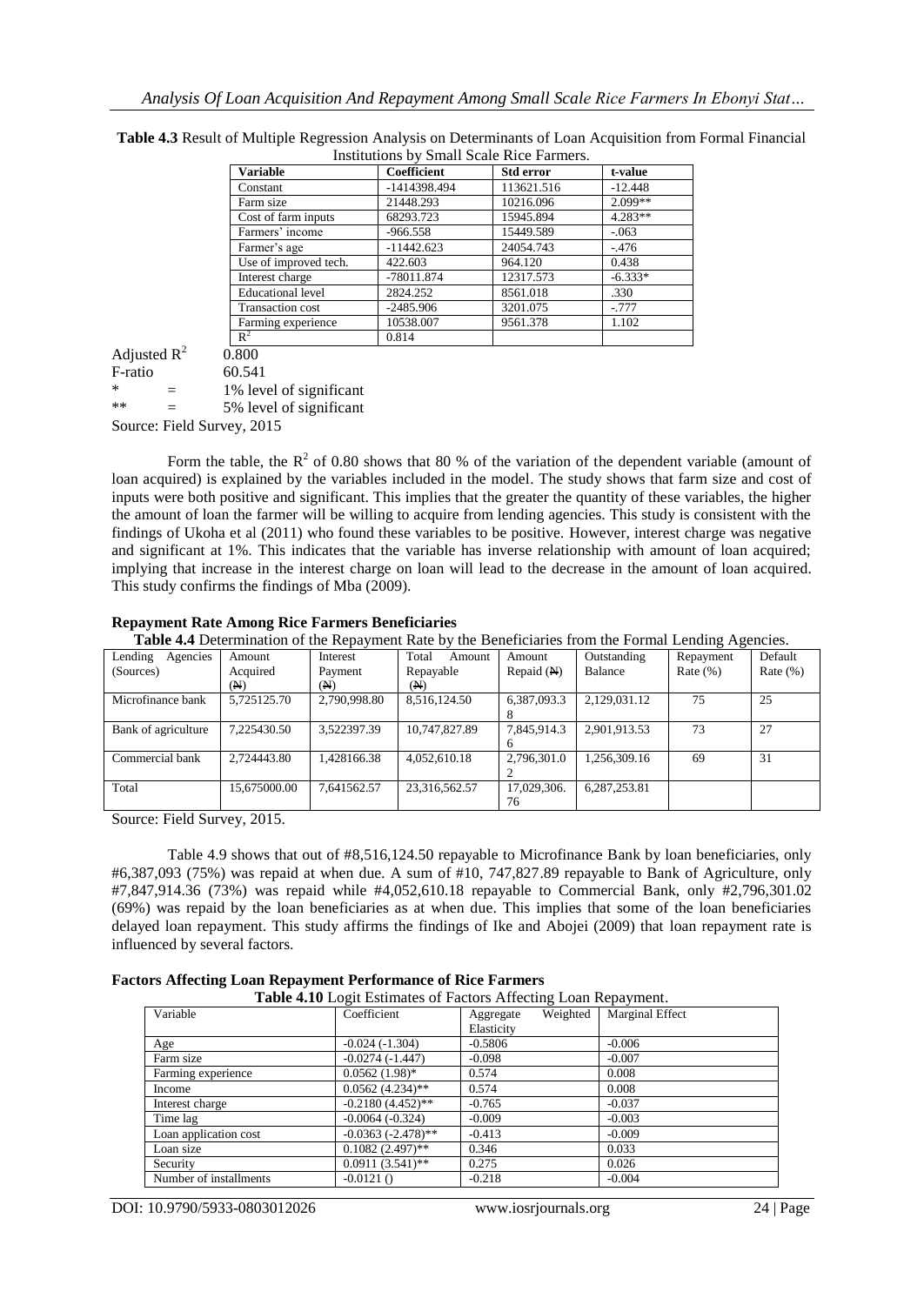| D <sub>1</sub> | 1.582)<br>$-0.06722$<br>. | $-0.142$ | $-0.134$ |
|----------------|---------------------------|----------|----------|
| D2             | (0.751)<br>0.2851         | 0.068    | 0.068    |
| McFadden $R^2$ | 0.26430                   | F-36.319 |          |

Figures in parenthesis are t-values

NB. \*\*, \* refer to significant at 5% and 10% respectively. Source: Computed from Field Survey, 2015.

Variables

**Farming experience**: It's co-efficient is 0.562 while it t-value is 1.986 which is significant at 10% probability level. This implies that there is a high probability of more experienced farmers to repay loan obtained from lending agencies. This is not far from the fact that when farmers become more knowledgeable in farming practices, their level of income will increase and hence their loan repayment performance. Oladeebo and Oladeebo (2008) supported that as farmers get more practical knowledge in farming activities, the probability of repayment loan increases.

**Farmers' income**. This has a co-efficient of 0.3710 and t-value of 4.234 which is significant at five parent probability level. This means that income is one of the major factors that is critical in repayment performance. It implies that as farmers income increases the probability of repaying loan increases.

**Interest charge**: Interest charge has a coefficient of -0.2180 and a t-value of 4.452 which is significant at five percent probability level. This means that high interest rate entails high price to be paid for the use of credit. It complicates the problem of repayment because it increases the amount the farmer ought to repay. This study is in contradiction with the finding of Afolabi (2011) who found interest rate to be positive.

**Loan size**: Its coefficient is 0.1082 and has a t-value of 2.497 which is significant at five percent probability level. This means that the volume of loan granted to a farmer enables him to adopt agricultural innovations which can translate to increase in the level of income and hence high level of repayment (Afolabi 2011; Mahammad and Hooman 2009).

**Security**: This has a coefficient of 0.0911 and a t-value of 3.541 which is significant at five percent probability level. This implies that the higher the security used in loan acquisition, the higher the repayment performance of the recipients.

## **V. Conclusion**

Result of the socio-economic characteristics of the farmers revealed that majority of the loanbeneficiaries is within the active productive age bracket which is instrumental to their ability of procuring loan from financial institutions. The financial institutions are the backbone of the small scale farmers when compared to informal sources due to loan adequacy and low interest charge. More importantly, credit is required by small holder farmers to achieve total transformation from the level of subsistence orientation to market orientation. This is based on the result that credit determines farmers' accessibility to other resources.

## **VI. Recommendations**

From the findings of the study, the following recommendations were made:

- i. The financial institutions should dedicate a special credit to farmers that will be relatively flexible in its procedure to enable farmers access adequate amount that will be enough to acquire agricultural equipments and make meaningful investments.
- ii. Price and non price variables that significantly influence loan repayment should be sought for by financial institutions before granting loans to small scale farmers so as to reduce the incidence of loan delinquencies and default.
- iii. Repayment plans of financial institutions should be reviewed to make provision for the gestation period of crops and sales period to curtail high incidence of loan default.
- Iv. Income generated by farmers who have access to credit should be used by the credit providers to assess the performance of farmers who utilized resources properly for provision of more credit

## **References**

- [1]. Abdalla, E. M. & Ebaidalla, E. M. (2012). Determinants of small farmer's access to formal credit institutions in Kassala state, East Sudan. University of Kassala Journal, First Issue, April 2012.
- [2]. Adegbite, S. A., Momoh, S. & A. Alade (2007). Determinants of Informal Savings Mobilization among Farmers in Ogun State, Nigeria. Journal of Sustainable Development 4(1&2) Amstys Book and Co., Abeokuta.
- [3]. Amjad, S. & Hasnu, SAF (2007). Smallholders' access to rural credit: Evidence from Pakistan. The Labore Journal of economics. Vol. 12(2): 1-25
- [4]. Arene, C. J. (1993) An analysis of loan repayment potentials of smallholder soyabean group farmers in Nigeria. Quarterly Journal of International Agriculture, 1993, 32(1): 160-169.
- [5]. Bassem B. S.(2008) Determinants of successful group loan repayment: An application to Tunisia. Journal of Sustainable Development in Africa, 2008, vol.10, No. 2.